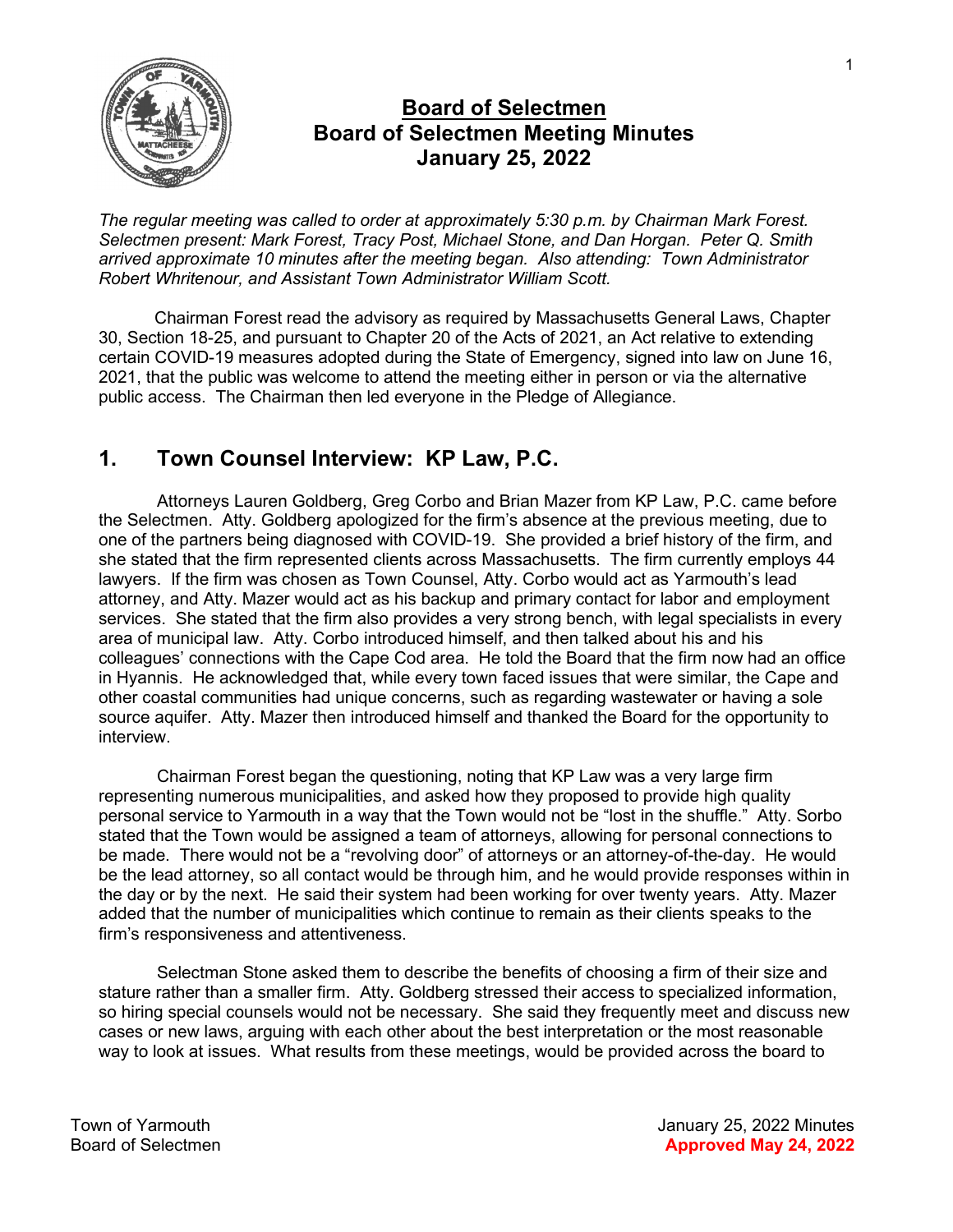their different clients. If you asked one attorney from the firm a specific question, and then another attorney from the firm that question, you would not get different answers.

Selectman Stone followed up asking if they represented the Town of Dennis, to which Atty. Goldberg replied affirmatively. Mr. Stone said that there had been past litigation with the Town of Dennis, as well as some money issues. He asked what the firm's position would be if the firm were to represent Yarmouth and a conflict arose with Dennis. He asked if they would disqualify themselves from representing both towns. Atty. Goldberg replied that it would depend on the situation. If the two communities see eye to eye on the topic, then the firm would do disclosures, get consent, and then represent both parties in the transaction. If conflicts ever did arise between the two towns, then the firm would recuse itself completely, and assist in finding successor counsel. She said that did not happen frequently. Atty. Corbo added that most issues between neighboring towns could be worked out amicably. Sometimes intermunicipal agreements can facilitate that. However, if disputes arose, the firm would not choose a side in that circumstance, nor pit one client against the other.

Selectman Stone then asked about quality control with respect to client relationships, in order to monitor performance in the delivery of legal services. Atty. Corbo reiterated how he acts as the primary contact or gatekeeper when it comes to services. If for whatever reason Yarmouth was dissatisfied with a product it received or with the service provided by one of the attorneys, he would address that with the Town. He would make sure all mistakes would be resolved to the Town's satisfaction. Atty. Mazer added that KP Law had a deep bench of attorneys to assist if necessary. Atty. Goldberg said that KP Law had formal and informal benchmarks in place to measure quality. She said that annual and semi-annual reviews are done from an administration perspective for both associates and shareholders. As performance is their reputation, they have a huge stake in being sure that everything that comes out of their office is well researched and correct.

Selectman Stone asked if they recommended strategies in assisting the Town in managing and containing legal costs so that Town would not be placed in legal jeopardy. Atty. Goldberg said that, for the most part, clients could reach agreements without going to trial. By reaching a settlement or an understanding that avoids litigation, huge expenses would be avoided, which would be the best outcome for both the Town and the firm. Atty. Corbo added that there were two primary ways they could help minimize legal fees for their clients. The first was through education on what the laws or rules are, by offering training. The other was due to their breadth of experience and knowledge, answers could be provided without hours of additional research. That level of efficiency ultimately saved the client money in the long run. Atty. Mazer said that they were also very good at being proactive versus reactive.

Selectman Horgan asked how many Massachusetts municipalities were represented by KP Law. Atty. Goldberg said that the number often changed, but most recently it was 133 municipalities. Mr. Horgan asked how many of those were on the Cape or were a seaside coastal community. Atty. Goldberg said that she had not counted, but KP Law had experience with many coastal communities, including Provincetown, Truro, Wellfleet, Eastham, Sandwich, Dennis, Harwich, Brewster, Nantucket, Tisbury, and others.

Selectman Horgan asked what some of the issues were that KP Law saw involving wastewater development in towns, particularly on the Cape, and asked how the firm was best equipped to represent Yarmouth. Atty. Corbo said that he had handled a number of wastewater issues and that it was a challenging situation to deal with, both from a regulatory standpoint and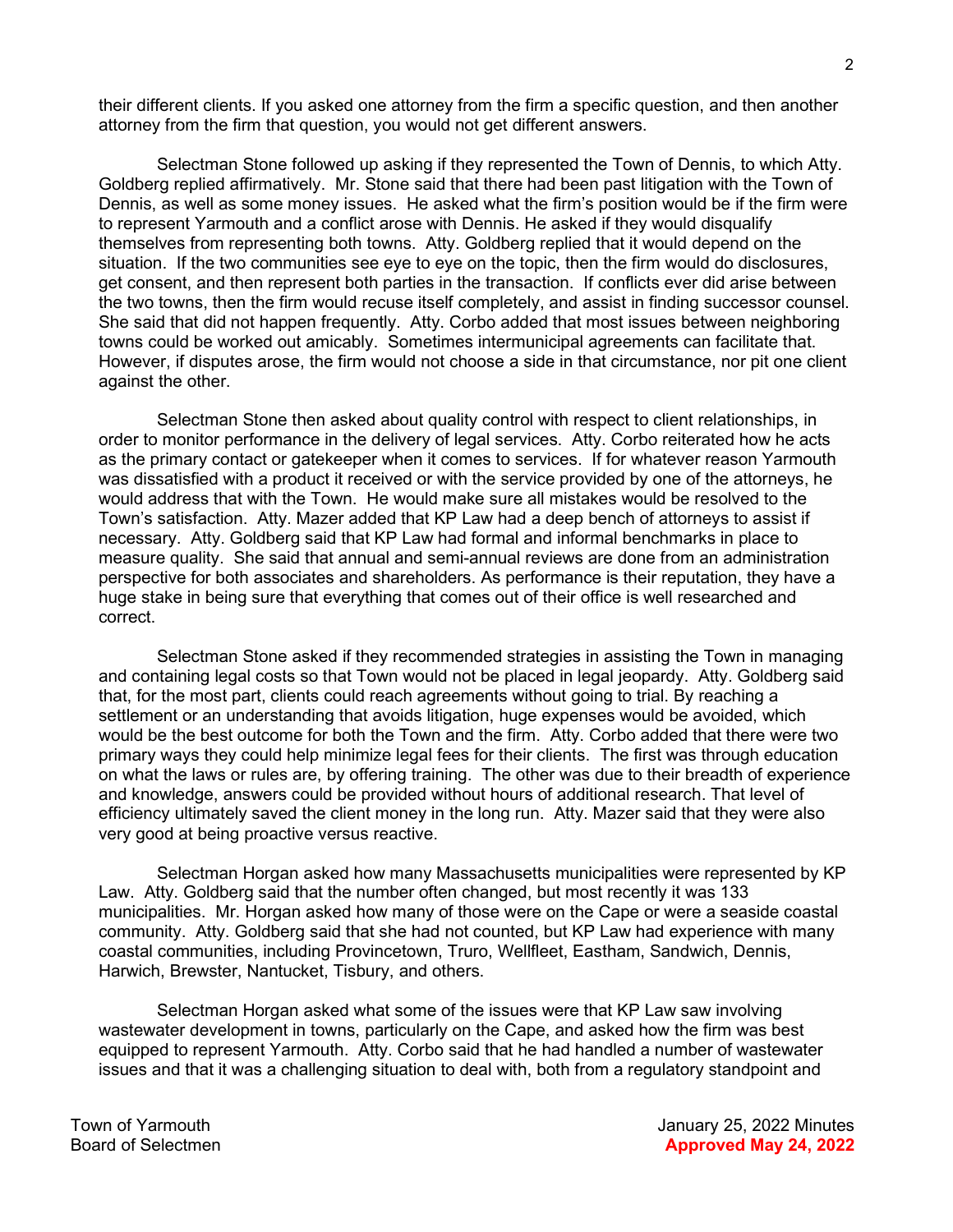from a practical standpoint. He said the Cape had its sole source aquifer, and there were limited opportunities to dispose of wastewater, so advanced treatment was essential. He said the firm had experience in the regulatory aspect of wastewater disposal, as well as experience in negotiating agreements between communities to regionalize their wastewater disposal. They also had experience in smaller wastewater issues in terms of onsite septic disposal, Title 5, and more stringent local regulations.

Selectman Horgan asked about office hours and how they interfaced with towns in terms of answering questions that came up. Atty. Goldberg said that it varied from community to community as each had different needs and personalities, but they offered office hours for those that wanted it, especially at the beginning meeting with key staff and board chairs. Some towns have a retainer agreement with formal office hours. She said in some instances it was just as easy to hop onto a Zoom meeting, to ensure that clients see them when they want to. Other times, such as when zoning plans need to be reviewed, in-person meetings are needed. Atty. Corbo added that in most towns, recommended policy is that any requests for access to Town Counsel first go through the Town Administrator so that costs would not get out of control.

Selectman Horgan said he was happy to see KP Law represent so many Cape towns, however, he was concerned about Town Meeting time, and the Town's desire to have Town Counsel available for the meeting. He asked what would be done if there were conflicts. Atty. Corbo said that they did everything they could to ensure that the primary contact would be the person attending the municipality's Town Meeting. If the primary contact could not be there, someone who was qualified and knowledgeable of the issues would be there so the Town would never be without counsel. Atty. Goldberg stated that planning schedules begin early, so that conflicts can be resolved in advance if possible.

Selectman Smith asked what they would do if the client chose to ignore their advice. Atty. Goldberg stated that frequently happened, and it was their role to inform their clients about options that existed under the law, explaining what would be risky or a longshot or explaining what would be positive. The client would make the decision on policy, so if a principle was important, even if a longshot, the firm would represent the client zealously.

Selectman Smith then asked about Chapter 91 issues, erosion, accretion, etc., asking if they had dealt with similar issues. Atty. Corbo said that the previous year he had represented the Town of Dennis in a dredging case with an abutter claiming the beach belonged to them. He said he handled that case up through the Appeals Court and was successful in defending Dennis against that claim. He said the firm had many people who dealt with similar issues regularly.

Selectman Post had no questions for the attorneys.

Selectman Stone noted that in response to the RFP, there was no specific monetary proposal in terms of anything other than an hourly rate, whereas Mead, Talerman, and Costa provided specific dollar amounts of what services would be covered by a retainer, and what hourly rate were charged for things that were not covered. He wondered why neither KP Law nor Murphy, Hesse, Toomey & Lehane did not respond to the RFP with that same specificity. Atty. Goldberg said that they do not provide a specific number for a retainer as they do not have any idea what services the Town would like the retainer to include initially.

In closing the attorneys thanked the Board for their time and their thoughtful consideration.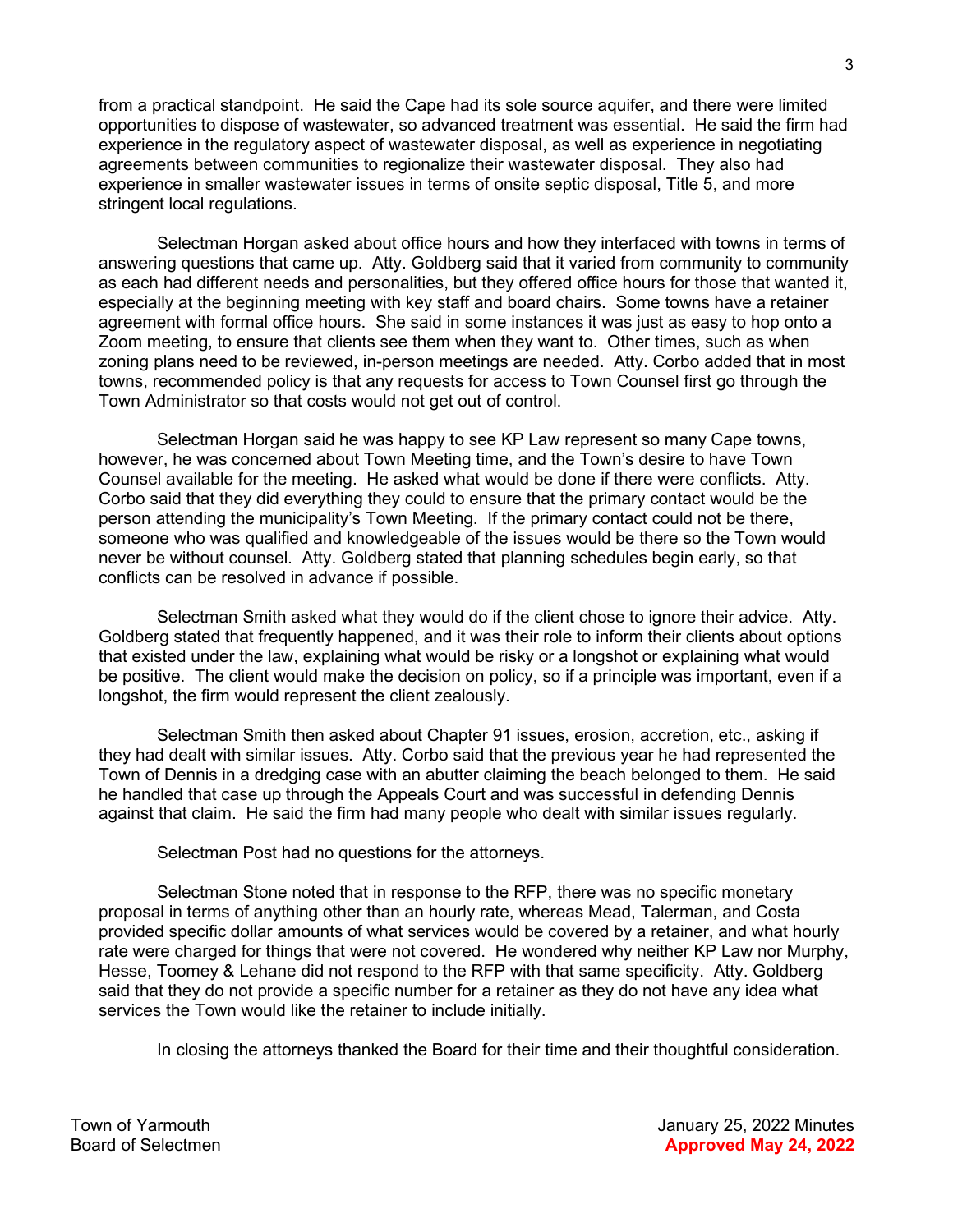### 2. Public Comments

Vida Morris, resident, stated she found it fascinating, listening to the presentation, that KP Law did not acknowledge that they interacted with the Town of Yarmouth in the past in the case of Bay Colony Railway, with an original judgment of \$800,000. KP Law took over the case on appeal, and lost, resulting in the Town of Yarmouth having to pay over \$1.6 million. Ms. Morris also recounted a case involving the new district school building, in which KP Law represented the Town of Dennis. She said that she felt it would be an untenable situation to hire a firm which was involved with one town already.

Joe Glynn, resident, appeared via Zoom. He was trying to determine the Annual Town Meeting date as he could not find it on the website. The Town Administrator replied that it was on the 2023 budget schedule on the website. It was established by bylaw as the final Tuesday in April, which this year would be April 26, 2022. Mr. Glynn then stated, upon learning that only one person was interested in becoming a representative to the Cape Cod Commission, he was concerned that the Town's process in communicating information to the community was not sufficient. Mr. Glynn then commented about how he was not individually emailed about the Housing Summit, and how there was a conflict in timing with the Housing Authority meeting. He also noted that the Housing Summit, held at the Senior Center, was not televised although it was an important topic for the Town.

Christina Dunham, President of the Yarmouth Chamber of Commerce, announced to the Board that a new business, Fabulous Finds, had opened at Lighthouse Landing, which now was filled 100% to capacity. She said that Lighthouse Landing owner, Frank Mastromauro, has been an exemplary example in Yarmouth, holding a high standard of maintaining his property, and being a good neighbor to the adjacent businesses and residences.

Tom Sullivan, resident, wanted to follow up on Ms. Morris' statements regarding KP Law, providing history of their aggressive representation for Dennis during the lawsuit, with multiple motions dismissed or denied. He believed that the Board should consider these past actions when deliberating on the hiring of Town Counsel.

## 3. COVID-19 Update

Health Director Bruce Murphy thanked the Assistant Town Administrator for creating the new PowerPoint format for the COVID updates. He then proceeded to give the most recent statistics. As of January 23, there were 113 active cases. Daily cases decreased a little bit, but as of the previous day, notice of 74 new cases was received by the Health Office. Mr. Murphy said that the previous week Yarmouth had the largest number of new cases in Town (272), but over the week the numbers dropped to 113. Yarmouth's positivity rates increased to 22.91%. Mr. Murphy stated that according to criteria published by the World Health Organization in May, a positivity rate less than 5% is one indicator that the pandemic is under control. Several months ago, Yarmouth's positivity rate had been down to approximately 8%, however it has shot up recently again. The State's positivity rate is 20.61%. Hospitalization rates also increased per data from the County Health Department. According to the Department of Public Health, the percentage of Yarmouth's population vaccinated is 77%.

Town of Yarmouth January 25, 2022 Minutes Board of Selectmen **Approved May 24, 2022**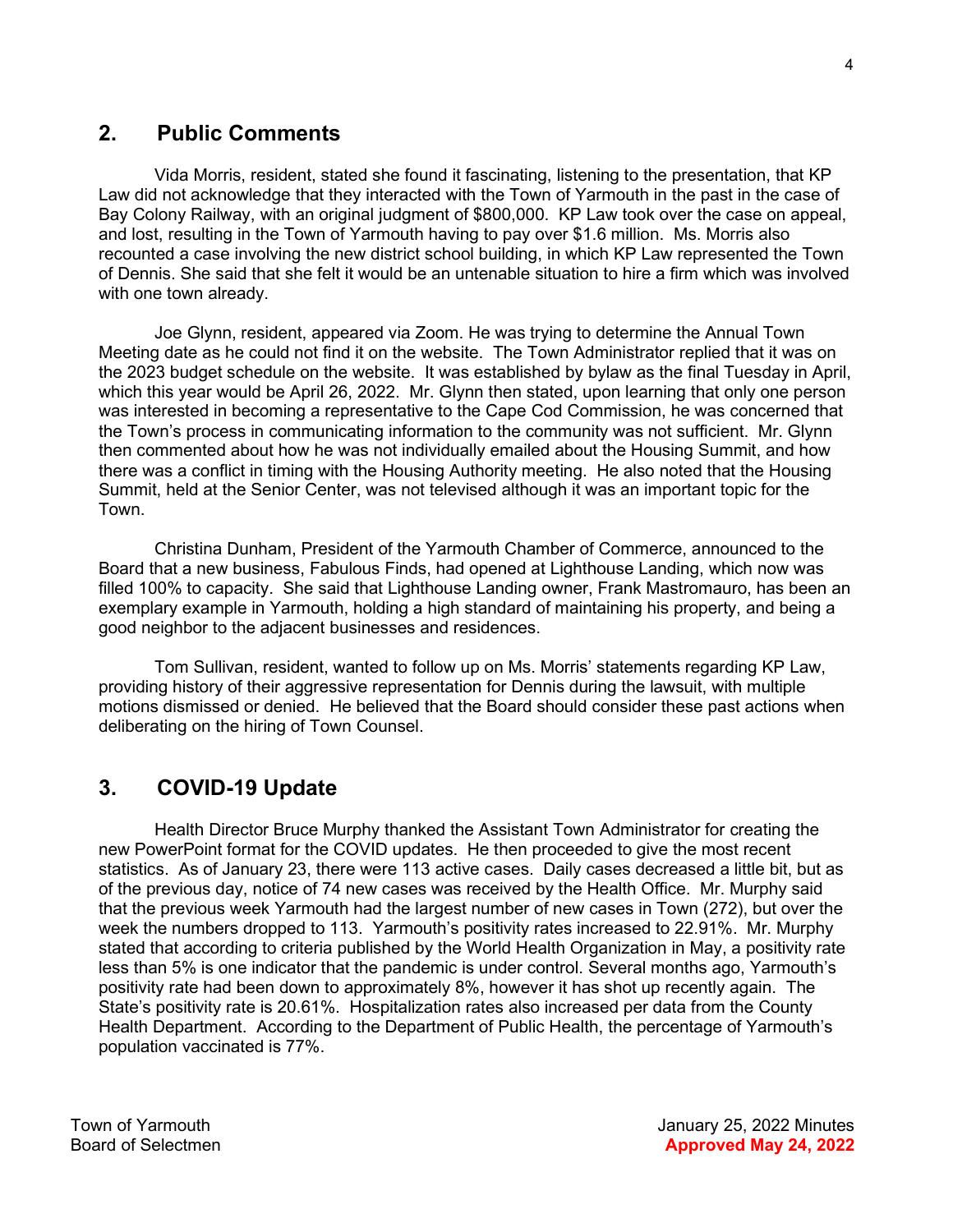Selectmen Post and Smith questioned accuracy of some of the records, due to booster shots not necessarily being reported. Mr. Murphy said that clinic numbers go into the State's data base, but the reporting may be delayed.

Mr. Murphy announced the Booster Clinic that was to take place at the Senior Center on January 27, as well as noting the other upcoming clinics offered by the County Health Department on Wednesdays, and clinics held at Cape Cod Community College three days per week. Local pharmacies are also providing vaccinations. Mr. Murphy said that testing for the virus is available at Cape Cod Melody Tent three days per week and is also available at Cape Cod Healthcare testing sites by appointment. Test kits can be ordered through the United States Postal Service to be delivered to households by the end of January. The Phase 1 distribution of test kits through Community Development has been completed. Phase 2 is scheduled for February, with kits ordered, awaiting delivery.

 Selectman Stone asked about days required for quarantines, and testing recommendations. Mr. Murphy said that testing should be done if symptomatic. Some may just assume that they are positive if they live in a household with someone diagnosed with COVID. He said people should wait four to five days after exposure to take a test, otherwise it may not give an accurate reading and show a false negative. Mr. Stone asked if there was guidance in how to take the tests. Mr. Murphy replied that the tests were "user friendly" and easy to administer with instructions.

 Board of Health Chairman Hillard Boskey thanked the Health Director and Assistant Town Administrator for their work on the PowerPoint presentation, and said he was looking forward to seeing it active on the Town's website. He explained regarding quarantining that the CDC dropped the number of days to five, however, if the person is symptomatic, the person would need to stay home regardless the number of days. After five days the person should speak with a health professional. Dr. Boskey also stated that the Board of Health recommends the wearing of N95 masks.

 Board of Health member Mary Craig commented on the importance of boosters. She said that the CDC published an analysis that showed the risk of hospitalization was decreased by 90% due to booster shots.

 Vida Morris asked what the protocol was during the epidemic. Mr. Murphy said that the person should contact their primary care physician if they are diagnosed with COVID, since the severity can vary.

### 4. Public Hearing: Secondhand Dealer License: Fabulous Finds, 845 Route 28, Unit 5, South Yarmouth

The meeting was turned over to Selectman Stone as Licensing Chair. He invited Lauren Silva to identify herself for the record. Mr. Stone stated that Chapter 94 license applications did not often come before the Board. He confirmed that the legal ad for the Hearing was published, but he did not have a copy before him to read into the record. He reported that the CORI check went through fine, and that the Building Inspector reviewed the application and did not have any issues. Town Administrator Whritenour added that it was certified as an allowed use at the location.

Selectman Stone asked Ms. Silva to briefly describe the business operation. She said that it was a men's and women's consignment store, consisting of clothing, shoes, and accessories,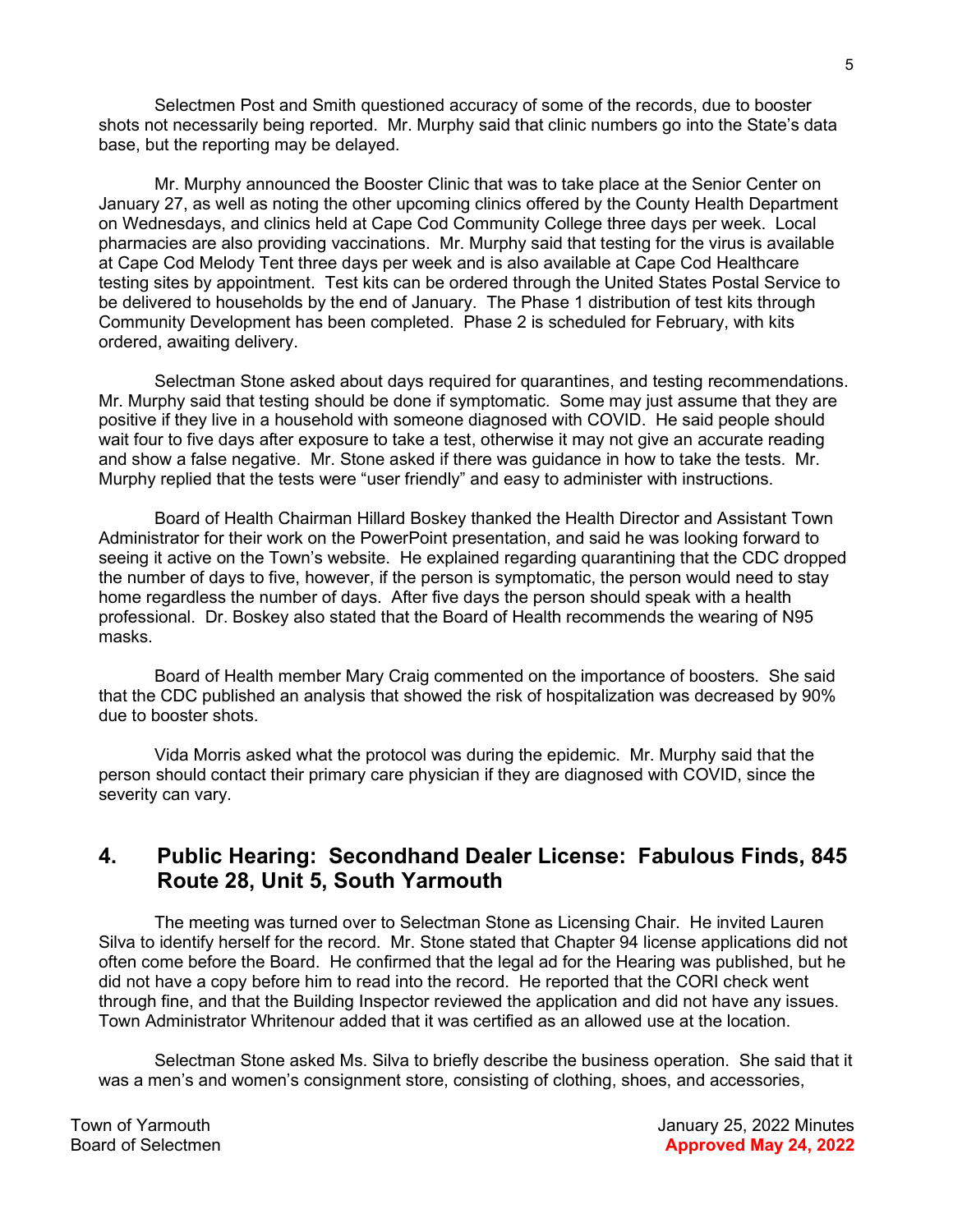including scarves, jewelry, ties, hates, etc. She said that right now she planned to operate five days per week, being closed Mondays and Tuesdays. Hours would be 10 a.m. to 4 p.m. In the summer she planned to stay open until 6 p.m., and perhaps only be closed on Tuesdays.

The Town Administrator said that if the business is approved, there would be a fire inspection at the location the next day, and the use and occupancy certificate would be issued.

Frank Mastromauro, who owned the plaza, told the Board that he was really impressed with Ms. Silva, and that she had 25 years of experience in the business.

Selectman Horgan asked if there were any provisions in Ms. Silva's business model to check veracity of ownership, especially with the jewelry. He said there were issues across Cape Cod with people with addictions selling stolen items. She said that she had the person sign a contract and asked questions about the jewelry and the pricing of it. Mr. Horgan asked if IDs would be checked, and Ms. Silva replied, no. Mr. Horgan recommended that she touch base with the Police Department to check their policy that they have in place for pawn shops. He then welcomed Ms. Silva to Town.

#### MOTION: To close the public portion of the hearing. Motion by: Mark Forest Seconded by: Peter Smith Vote: 5 ayes; 0 nays. The motion passed unanimously.

MOTION: To approve the application as presented. Motion by: Tracy Post Seconded by: Mark Forest **Discussion:** Selectman Stone said that the motion should be amended to add "subject to any other approvals that are required," such as passing the Fire Department inspection. The Town Administrator added that the use and occupancy approval would be based on that approval.

#### AMENDED MOTION: To approve the application as presented, subject to any other approvals that are required.

Motion by: Tracy Post Seconded by: Mark Forest Vote: 5 ayes; 0 nays. The motion passed unanimously.

# 5. Update on Eversource Solar and Energy Storage Project

Ronit Goldstein, with Eversource Energy Community Relations, and Andy Belden, Vice President of Eversource's Solar Programs, came before the Board. Ms. Goldstein began by thanking Yarmouth's public safety officials on their assistance during the recent October nor'easter storm event, with its significant outages.

They then reviewed their PowerPoint presentation, giving some background on Eversource's ownership of 22 solar projects across the Commonwealth, and describing their proposed project located at 484 Willow Street at their area work center in Yarmouth. Mr. Belden stated that the projects provide significant tax revenues for the local governments, as well as climate benefits for those communities and the Commonwealth as a whole. He explained that every few years there is some substantial climate legislation in the Commonwealth, and another omnibus climate energy bill was recently passed in March 2021. It codified the commitment to achieve Net Zero emissions in Massachusetts by 2050 and set interim emissions targets. It also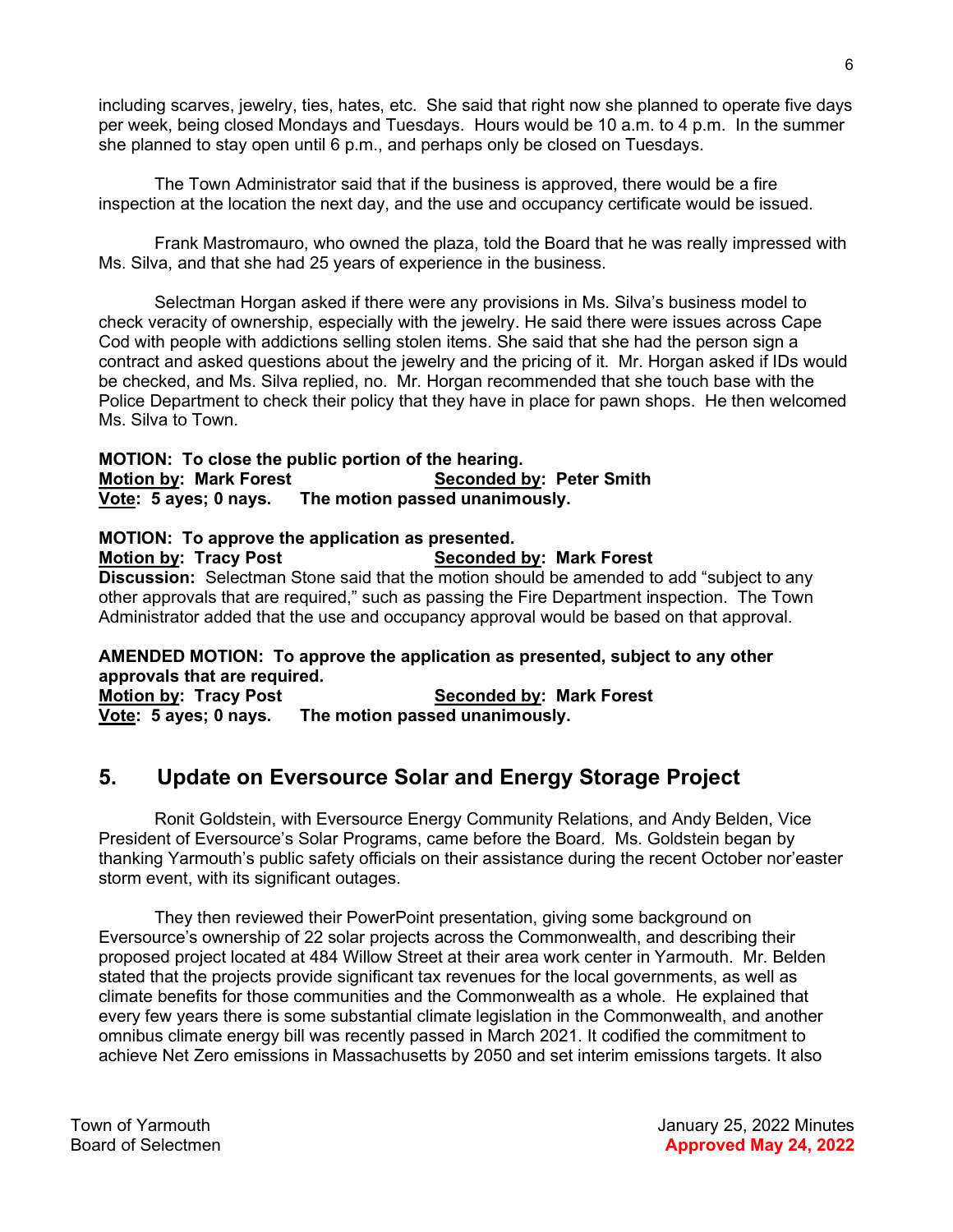allowed electric and gas distribution companies to own solar generation facilities paired with energy storage. Mr. Belden also briefly described some other major changes within the legislation.

Mr. Belden then reviewed the requirements which would allow utilities like Eversource to own solar. He said, first and foremost, the facility had to be sited on land that Eversource owned within the local municipality. Program goals would need to be created, and then solar projects would need to be promoted in environmental justice communities. The projects should also include energy storage systems. The projects should also be located in communities that are at high risk for climate change or face climate change challenges. Eversource would be required to work handin-hand with the local government for each project as it goes through the approval process with the Department of Public Utilities (DPU), and the projects would need to be developed at no cost to the municipality.

Mr. Belden stated that the area work center on Willow Street was a critical facility for Eversource, as many emergency operations were run out of that site. Backup power was currently available at the site, but developing a solar and storage project there would help reduce the use of diesel generators in the event of a long-term outage, as well as extend the time that the facility could operate independent of the grid. It would provide resilience benefits to Yarmouth, as well as to the whole Cape. The three elevated canopies would be located over existing parking lots at the site, so there would be no disturbance of any additional land. Benefits of this project would be that approximately 2.3 gigawatts of clean energy would be generated annually, resiliency of the facility would be enhanced, and peak loads would be reduced. Mr. Belden said that they would like to propose to the DPU that this system be operated as a low-income community shared solar project, where the revenue generated could help reduce the energy bills of low-income customers. It would need to be determined which customers are most in need, and how to allocate those credits. Mr. Belden said that they hoped to get the Board's support for the project.

Chairman Forest asked that they describe the permitting or reviews that would be necessary for the project. Mr. Belden said that there would be local permitting through the inspection services department, and zoning variances may be required. They had a conversation with the FAA related to the airport and the possibility of glare, but a glare study was done which dealt with those concerns ensuring glare would not be an issue. Ms. Goldstein said that once the application was submitted with the plans laid out, they would know more about what specific permitting would be required, but it was still very early on in the process. Chairman Forest said that before providing support, it would be helpful to get that information first.

Selectman Horgan asked for a photograph depicting the side view so that they would have an idea what it would look like when driving by. He also asked if there would be a buffer. Mr. Belden said that there would be setbacks from the road and vegetation planted as a buffer between the road and the facilities. Mr. Horgan then asked if there were any safety concerns with the storage of the large battery. Mr. Belden said that there were codes that needed to be followed concerning that. Mr. Horgan asked if there was consideration for some relief for middle-income households in addition to the low-income. Mr. Belden said that the estimated total revenue generated would be \$150,000, so a discussion with the Town would be welcome to best determine its allocation. He said that a survey of 10,000 customers had been done as part of another community's project, and a similar survey with public meetings around its results could be done in Yarmouth. Selectman Horgan was supportive of the project but wanted to see more finished plans prior to giving a recommendation.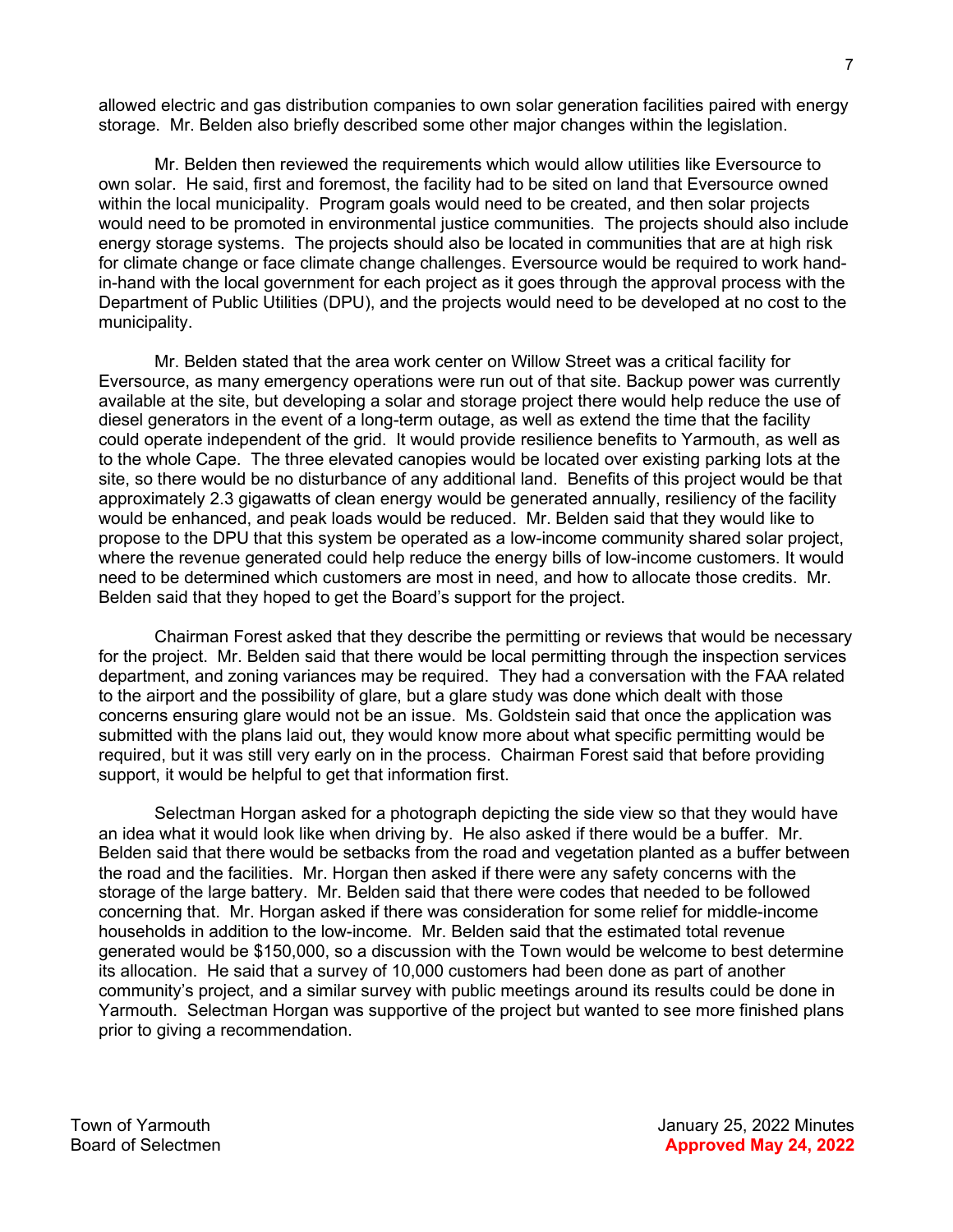Selectman Stone asked for an explanation about the provision in the legislation for payment in lieu of taxes for solar and storage. Mr. Belden responded that the provision was not specific to Eversource, but for all projects that were owned by utilities, intended to clarify some of the confusion with tax treatment of solar and storage projects. He was unable to give any more specifics, but he said it would not apply to this project.

Selectman Post asked about the height of the canopies and about the buffer. Mr. Belden said it would be at a minimum 12 feet high, so that the bucket trucks could fit underneath. Vegetation would be expected to grow over time. Selectman Post then asked if the revenue would remain in the Yarmouth community, and Mr. Belden replied, yes. Ms. Post said that she was glad that there was going to be a permitting process, and that conversations were begun with the airport. She believed it was a good use of land but would like to see more details prior to officially endorsing the project.

Selectman Smith said that he had seen prior projects, one being on White's Path, and the elevation of the canopies could be 12-15 feet. In most towns, there would be a building permit process, a site plan review, and sometimes variances required. He asked what "partner with local government for each project" meant. Mr. Belden said that there was not much in the legislation regarding specifics, but they would be working with boards, having conversations in the community, and the Town Administrator, and provide the DPU with a letter of support. Ms. Goldstein said that they had also reached out to Yarmouth's Energy Committee and would be meeting with them to discuss the project.

Selectman Smith then asked about how the system would reduce the electric load during peak demand periods. Mr. Belden said the system would generate the electricity versus obtaining it through other sources. With solar, the peak shifts to when it is dark out. The storage would allow for discharge during the peak, reducing the number of fossil fuel generators that need to run in order to meet that system peak. Mr. Smith then asked how much of the \$150,000 revenue would go to the Town. Mr. Belden replied that it would all be allocated to the Town in terms of the proposal. Eversource would make capital investments and receive a return on those investments, which would fund the project, but it did not generate any other revenues that are attributable to customers other than those energy revenues. Mr. Smith said that he was in favor of solar projects and that it was an excellent use of the property.

The Chairman thanked Ms. Goldstein and Mr. Belden and commended them on how they had conducted themselves with the Town so far in a collaborative way. He said that the project looked very favorable, and recognized its importance, but the Board was looking for more details.

## 6. Fire Chief Retirement Update and Discussion

Town Administrator Whritenour announced that the Town recently received correspondence from Fire Chief Philip Simonian about his upcoming retirement which was to take place in March. He acknowledged the Chief's amazing Fire Department career, beginning at the age of 16. It was now necessary to determine the process to fill the position. He noted that the Police Chief was also planning his retirement later in the year, so a similar process in recruitment would need to be followed. Mr. Whritenour reviewed the Town's Charter provisions, which stated that the Board of Selectmen appointed all department heads, including acting department heads. The process outline specified that the Town Administrator was to submit not less than three candidates to be interviewed by the Board of Selectmen unless the Board waived that requirement. Based on the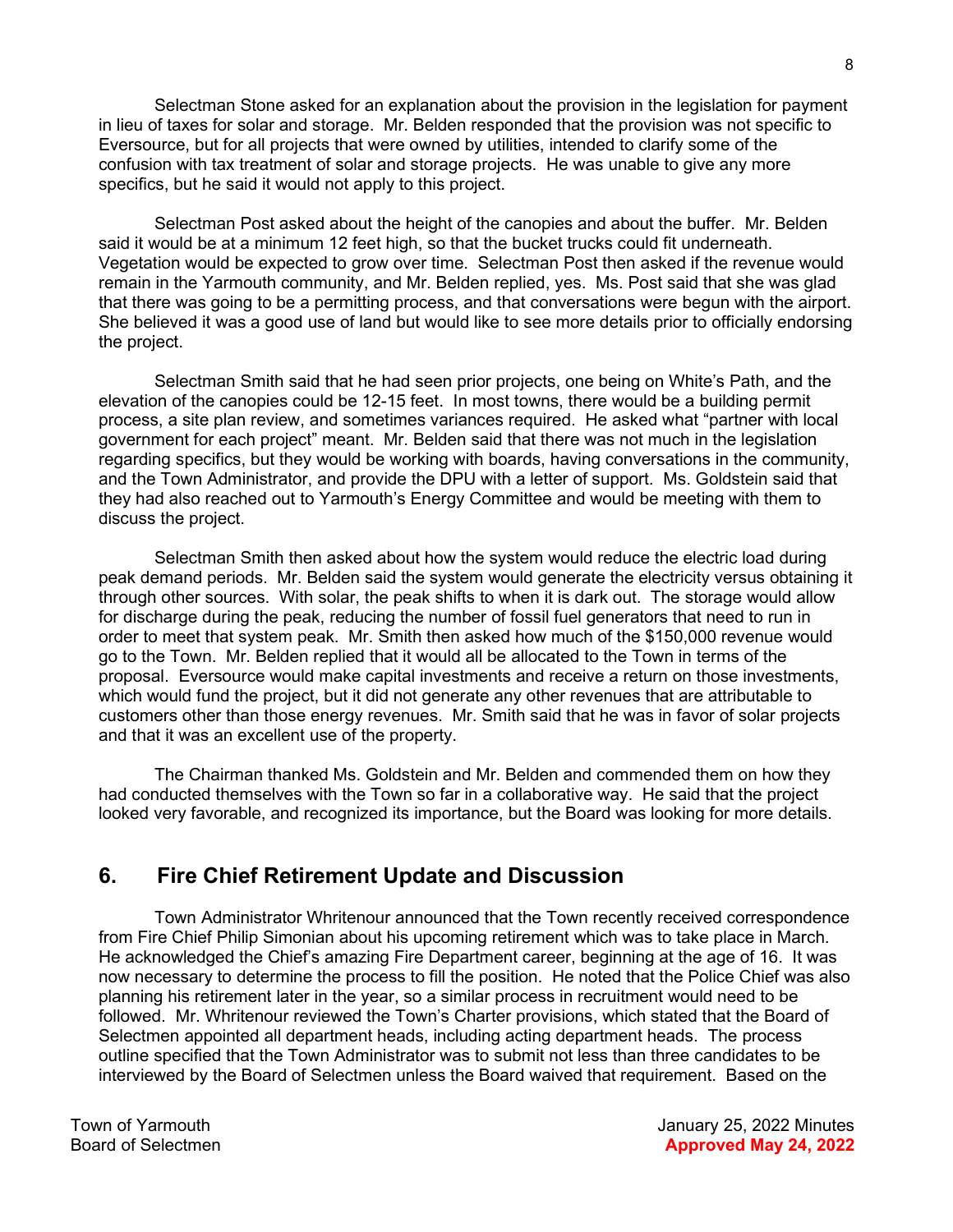quality of the internal command staff that the Town had helped to nurture, Mr. Whritenour asked if the Town would move forward and conduct an internal posting or whether it would perform an external State/international search taking place in conjunction with the in-house posting. If an internal posting model was used, he asked whether the Board would like to see three candidates recommended or would the Board entertain waiving that requirement if it turned out there were not three with reasonably comparable qualifications. Mr. Whritenour recommended posting internally, and to conduct an assessment center process involving consultants who would conduct roleplaying exercises simulating actual on-the-job-performance. In conjunction with the assessment center, Mr. Whritenour recommended having interviews before a panel, with members appointed by the Town Administrator, including representation from the Board selected by the Chairman. He also recommended waiving the minimum of three candidates given the potentially smaller pool that may be created by the internal posting.

Most of the Board voiced how they had an issue with waiving the requirement for three candidates, although they were willing to conduct an internal search. As for designating the Deputy Chief as Acting Chief, there was some discussion about the politicization of such an action if it was done too soon in the process. A few of the Board members had additional questions regarding the assessment center part of the process.

Chief Simonian was asked if there was a possibility of extended the retirement date. He responded that he would be willing to postpone it for a few months, for example until after Town Meeting. The Town Administrator said that the appointment of the Acting Chief would not have to be done right away. He just did not want the Town to be in a position where it did not have a leader of the Fire Department in place once the Chief retired.

Several Board members were against having a Board member as part of the panel interview process, however felt that being involved with a rating system or job description at the outset would be more favorable. The Chairman asked the Town Administrator who would be on the panel. Mr. Whritenour said that he envisioned himself, the Assistant Town Administrator, the Director of Human Resources, and potentially a senior department head to be on the panel.

#### MOTION: To accept the recommendations of the Town Administrator for the selection process for Fire Chief, with the following five modifications:

- 1. That the Board not waive the three candidate requirement unless necessary, which would require another action by the Board;
- 2. That there be no Select Board member on the evaluation committee;
- 3. That the Board approve the job description/job profile;
- 4. That the Chief be available to assist through Town Meeting;
- 5. To revisit the timing of the transition from Chief to Acting Chief.

### Motion by: Mike Stone Seconded by: Dan Horgan

Discussion: The Chairman stated that he was going to strike the Chief availability modification, so there would only be four total modifications

### MOTION: To accept the recommendations of the Town Administrator for the selection process for Fire Chief, with the following four modifications:

- 1. That the Board not waive the three candidate requirement unless necessary, which would require another action by the Board;
- 2. That there be no Select Board member on the evaluation committee;
- 3. That the Board approve the job description/job profile;
- 4. To revisit the timing of the transition from Chief to Acting Chief.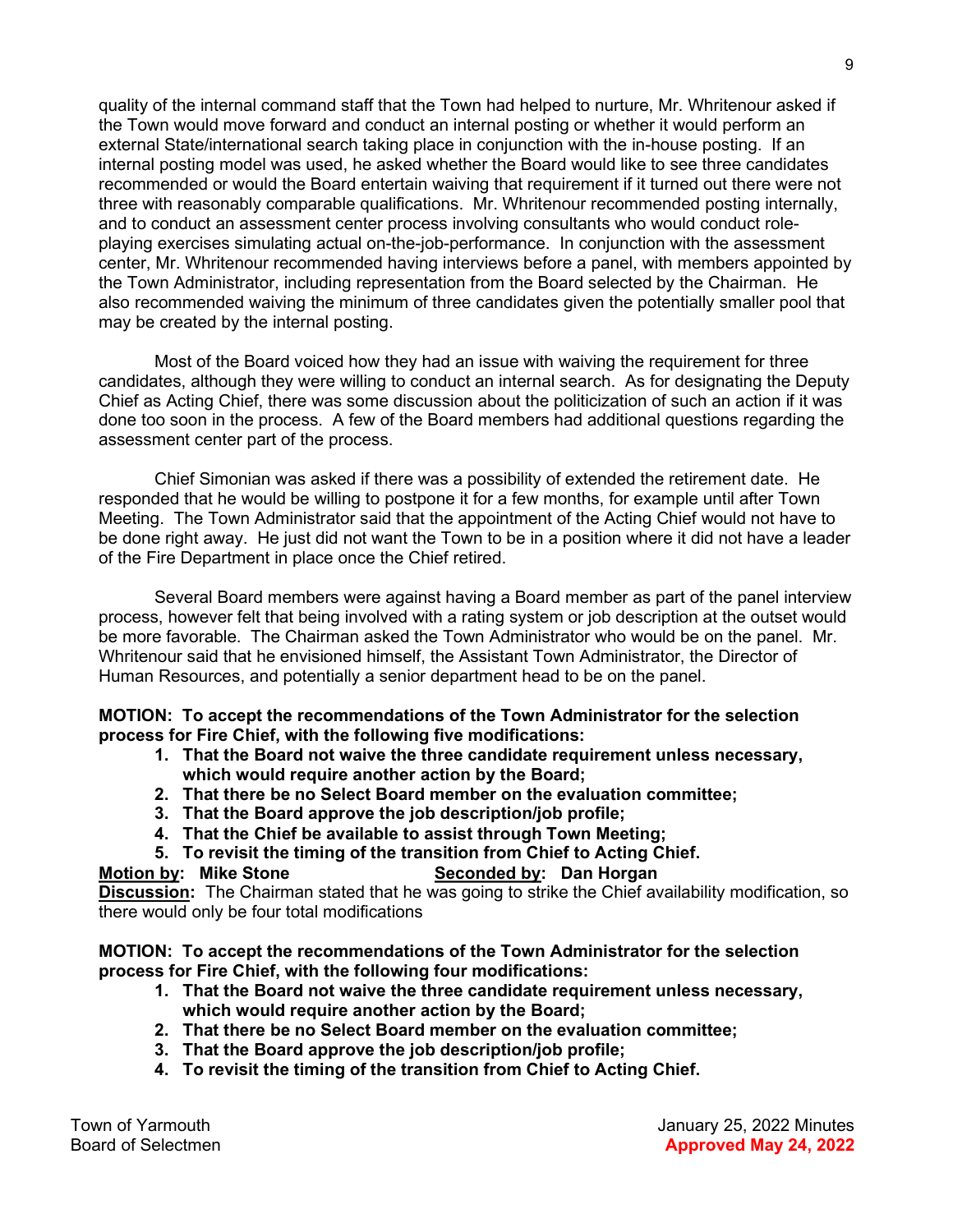#### Motion by: Mike Stone Seconded by: Tracy Post. Vote: 5 ayes; 0 nays. The motion passed unanimously.

The Board thanked Chief Simonian and wished him well on his upcoming retirement. The Chief thanked them. He then told the Board that Deputy Chief Jon Sawyer would be graduating from the Chief Officer Program that Chief Simonian had taken in 2013 up in Stowe, so the Deputy would have his Chief Officer Certification.

## 7. Update on County and Yarmouth ARPA Funding Correspondence to Barnstable County

The Chairman told the Board that a draft letter from the Town Administrator to Barnstable County about American Rescue Plan Act (ARPA) funding was included in the packet.

Town Administrator Whritenour then described two items related to the ARPA funding. The Town was in receipt of \$3,155,779 as a direct allotment. In an earlier discussion by the Board, it was preliminarily decided that the initial allotment would be reserved for the wastewater pre-funding financial program. It would be subject to a vote by the Board, which had not taken place yet. The second critical issue, which was the reason for the draft letter, was tied to an outreach meeting held by Barnstable County officials on January 24 to discuss County priorities for the allotted ARPA money. The amount which was received by the County on behalf of the local communities totaled \$41.3 million. Yarmouth's administration, as well as other Cape communities' officials, had been invited to attend to express their views regarding distribution of the monies. The proportional share for Yarmouth, were these funds to be distributed based on population, would be \$4,499,500. Mr. Whritenour said that the Town had several massive debt infrastructure projects, so he strongly felt that distribution of funds should be made directly to the local governments for their use on existing projects, as opposed to new temporary projects developed at the County level. He said he was also surprised to learn that the County was entertaining a potential reworking of the distribution formula, which not be based on population but on a minimum amount going to each town. Proportional seasonal growth was directly related to the population of the communities. He added that Yarmouth had a relatively low-income community, which was much lower than some of the smaller communities which had relatively high property values and things of that nature. A big piece of ARPA was to stimulate the local economy. He felt that the Town's position should be to oppose any new distribution methodologies which could bypass and send less money to the bigger towns. There were discussions going on currently between the County Commissioners and the Assembly of Delegates, so the letter would be timely.

### MOTION: That the Board of Selectmen support the memo.

Motion by: Tracy Post Seconded by: Dan Horgan Discussion: Both Selectmen Stone and Post voiced their support. Ms. Post added that she had been watching the process and thought this would be the most expeditious way to get the money to where it needed to go. Other counties had done this in the past, so she was hopeful that it would be supported, and she appreciated the Town Administrator for outlining it for the Board. Vote: 5 ayes; 0 nays. The motion passed unanimously.

There was then a lengthy discussion about how much of the ARPA funds should be used for wastewater purposes versus other possible uses. Selectman Post was interested in getting more information on all the other eligible uses of funding. Selectman Horgan said it would be helpful to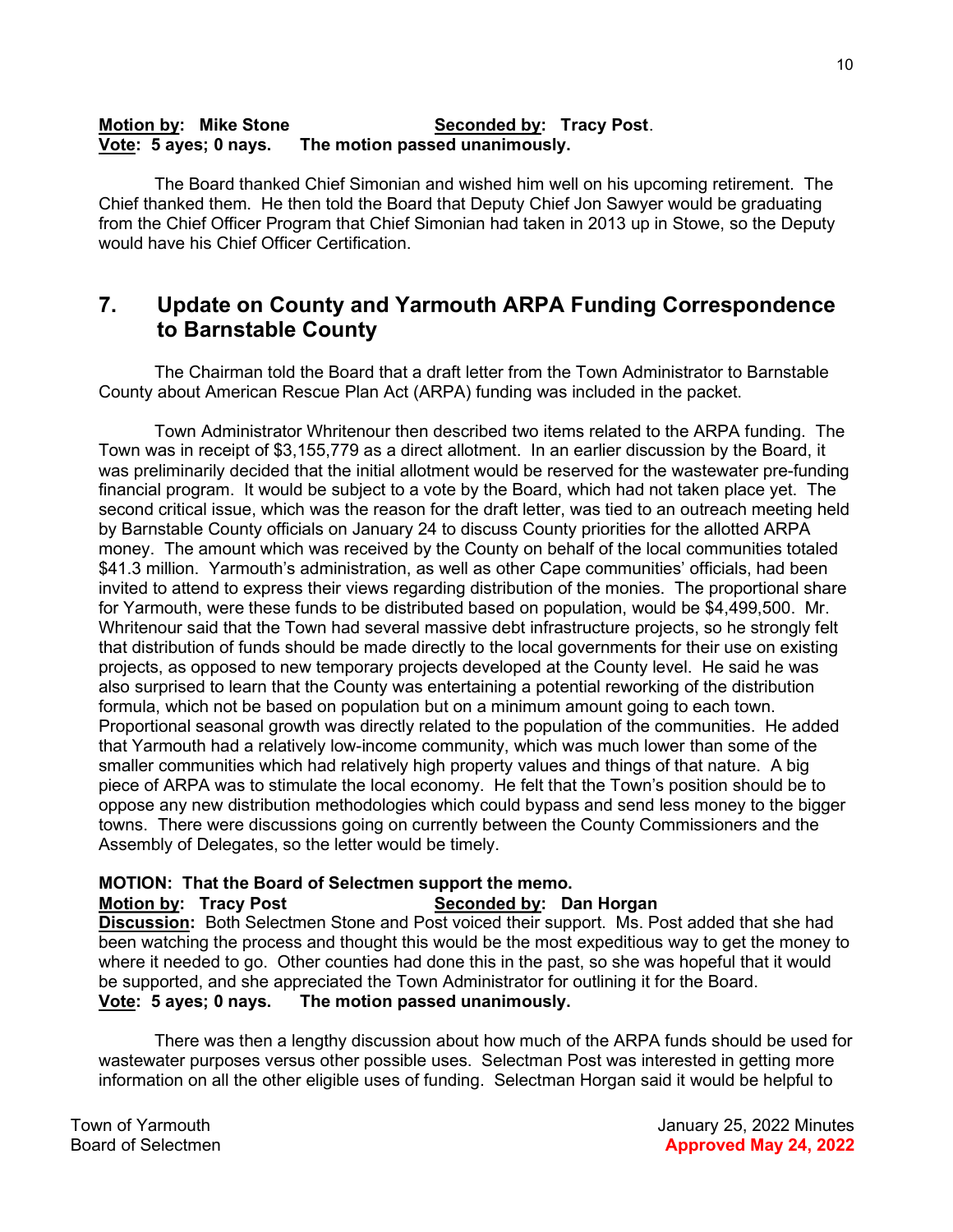know the status of the pre-funding. Selectman Smith said that it was a good idea to consider other uses, but the Board needed to know what the numbers would be, and wastewater was going to be a big number and had to be one of the Town's major priorities.

It was also noted that the Assembly of Delegates were categorizing the "funds" like other revenues, as opposed to "grants" like how the County Commissioners, the Treasury Department and the Department of Revenue categorized them.

The Chairman said that the Board should not get into a discussion of spending money until it was known how much money would be distributed. Town Administrator Whritenour said that he would try to gather some information and develop some general guidelines and parameters to help the Board in its evaluation.

## 8. Discussion & Vote on Draft Letter Opposing the Discharge of Radioactive Wastewater in Cape Cod Bay

The Chairman told the Board that in their packets was a draft letter addressed to the Governor by the Yarmouth Board of Selectmen, in opposition to the discharge of radioactive wast into Cape Cod Bay.

### MOTION: That the Board of Selectmen approve this letter and for it to be forwarded to other elected officials as well.

Motion by: Peter Smith Seconded by: Mike Stone **Discussion:** The Town Administrator wanted to point out that the Association to Preserve Cape Cod (APCC) did a great job on the original letter, and a list of all the elected officials that it would be copied to was included in the packet.

Vote: 5 ayes; 0 nays. The motion passed unanimously.

## 9. Board and Committee Actions

### 1. Committee Appointments

MOTION: That the Board of Selectmen reappoint Curt Sears and Spyro Mitrokostas as regular members-at-large to the Water Resources Advisory Committee for a three-year term running through August 2024.

Motion by: Tracy Post Seconded by: Mike Stone **Discussion:** Selectman Horgan asked why the term ended in August as opposed to January 2025. The Chairman stated the dates often reflected when the person had been appointed to the committees originally.

### Vote: 5 ayes; 0 nays. The motion passed unanimously.

Announcing the next appointment recommendations for the Disability Commission, Selectman Smith noted both applicants were highly recommended by the Chairman of the Disability Commission, and that Mary Vilbon was the president of the Yarmouth Chamber of Commerce. Selectman Post questioned whether Ms. Simmons, as a part-time resident, was available to attend the meetings. Mr. Smith said that Ms. Simmons told him that she would attend most of the meetings, and the Chairman of the Disability Commission confirmed that she would be there.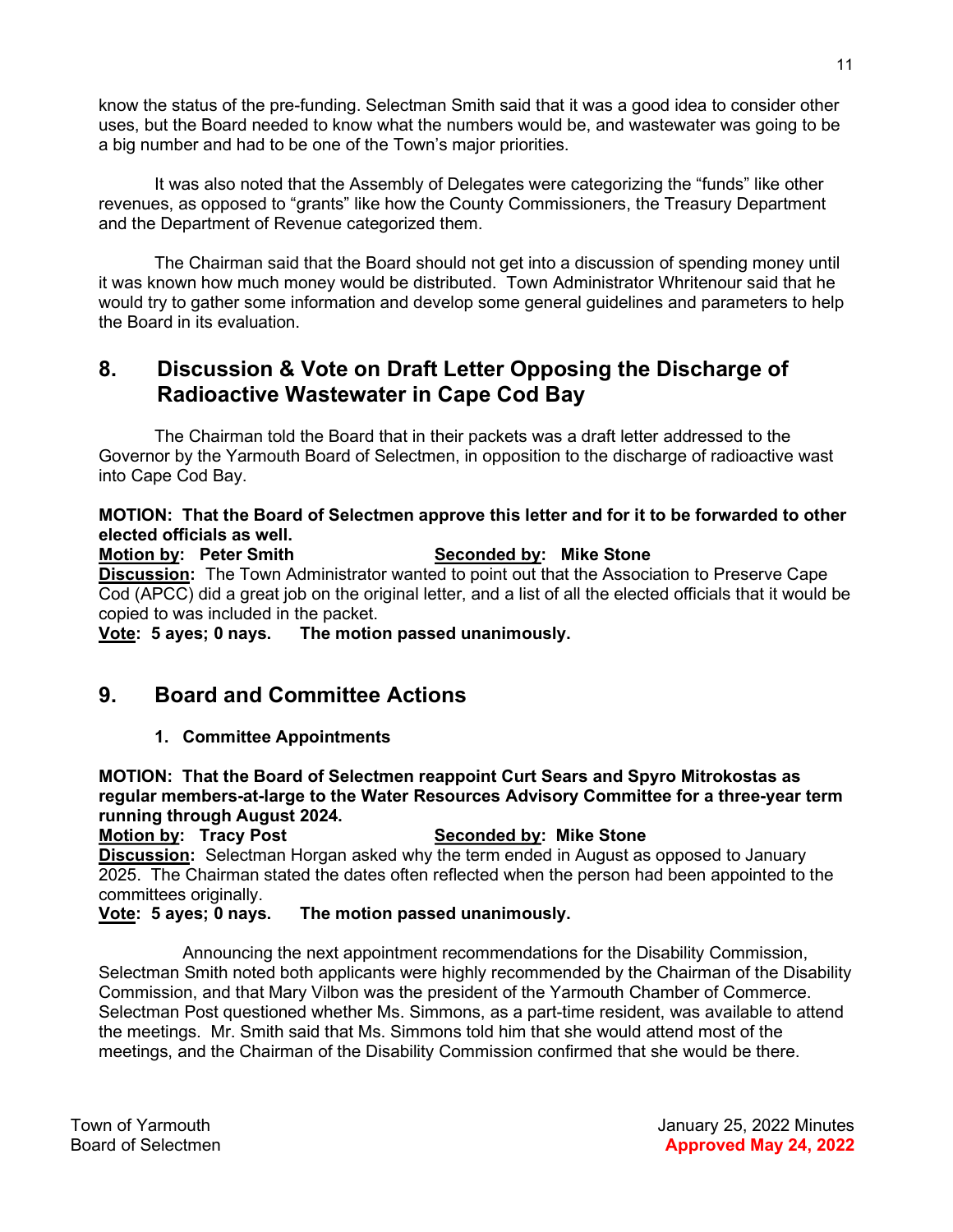Chairman Forest added that Ms. Simmon's background was totally appropriate and helpful for that committee.

MOTION: That the Board of Selectmen appoint Mary Vilbon and Jessica Simmons as regular members to the Disability Commission for a three-year term running through January 2025. Motion by: Dan Horgan Seconded by: Tracy Post Vote: 5 ayes; 0 nays. The motion passed unanimously.

### 2. Approval of Minutes

MOTION: To approve the minutes of the December 7, 2021 and January 11, 2022 meetings. Motion by: Tracy Post Seconded by: Dan Horgan Vote: 5 ayes; 0 nays. The motion passed unanimously.

### 3. Upcoming Agenda Review

Selectman Post stated that the Town Meeting date on the projected schedule had to be corrected to the April 26 date.

The Chairman noted that the Goal Setting meeting was to be held on the upcoming Saturday, from 9 a.m. to 1 p.m., at Lorusso Lodge at Flax Pond Recreation Area. The Town Administrator noted that a snowstorm was forecast for that day, so the meeting could be canceled at the last minute.

Items that were listed for the February 1 meeting included an update on the wastewater project and a discussion and possible vote on the Owner's Project Manager (OPM). Town Administrator Whritenour informed the Board that materials and videos would be available for them to access.

Discussion of Town Counsel Services needed to be scheduled. Selectman Post said that she would not be available on the February 15, and there was no meeting on February 22 due to the holiday on February 21. There needed to be two meetings scheduled per month per Charter requirements. It was decided that a meeting would be added on February 8. The Vision Plan Presentation would be rescheduled to that date to give ample time for review. Mr. Whritenour said that he may want to have a first reading of the Annual Town Meeting Warrant on that date as well.

Selectman Stone noted that it was almost time for the Town Administrator's evaluation. Mr. Whritenour stated that he began his employment with the Town in April, so there was still some time to arrange it.

### 4. Individual Items

Selectman Stone had two items to discuss. The first had to do with the review of the potential change of Town Counsel. He said that he would like to have the Town Administrator obtain impressions of the current Town Counsel from the department heads and staff that had been dealing with the firm over recent years. He believed this type of assessment of work would be helpful in the evaluation.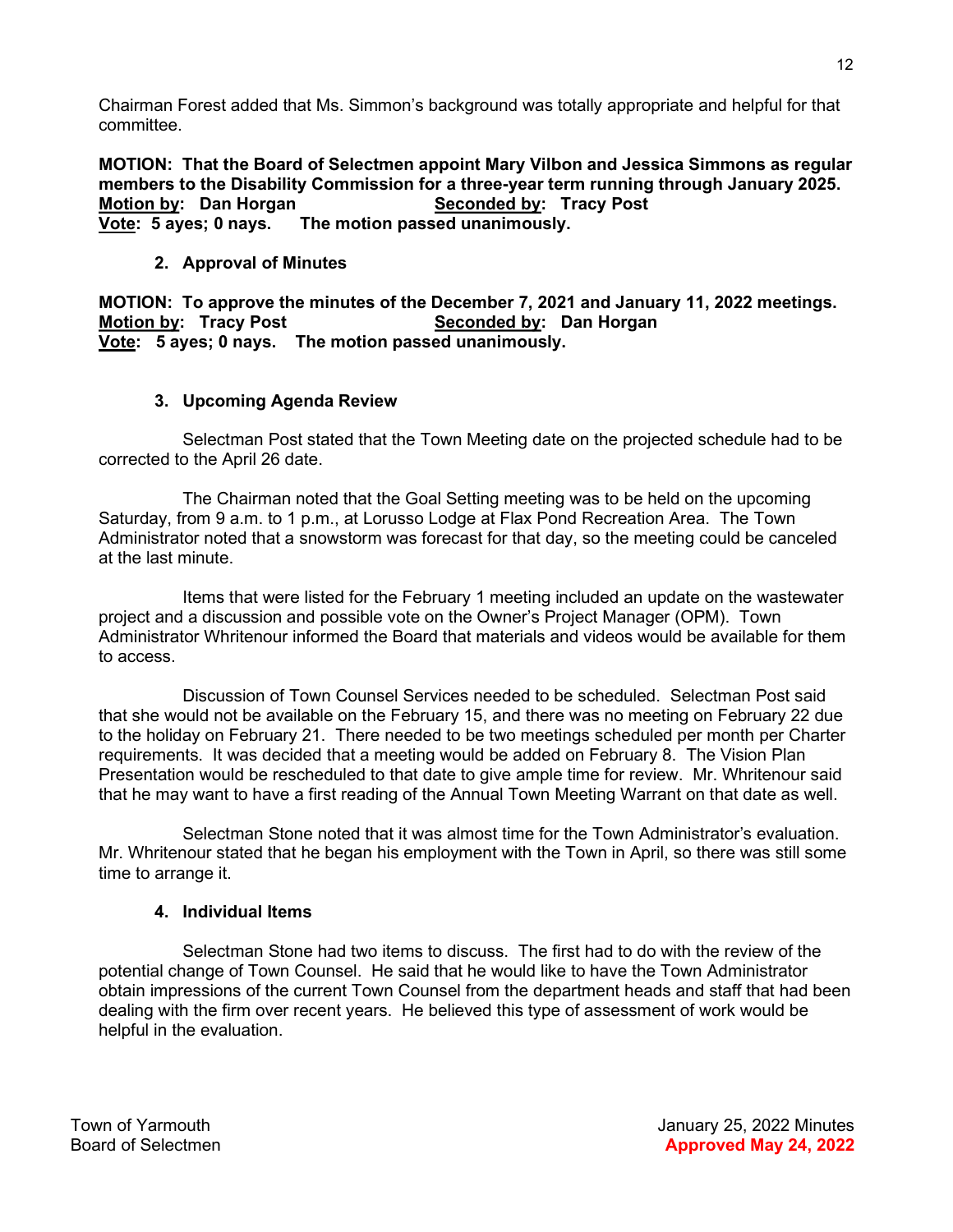Selectman Stone said the second topic had to do with Joe Glynn's earlier public comments. He agreed that it was critical for more information to be announced to the public, especially when it had to do with important upcoming events. In the past there had been an abundance of reporting from the press. Now there was a severe reduction in the coverage by local media and radio stations. He requested that messaging and outreach be improved. The Chairman agreed, saying that communication had to be enhanced. He said that the Board should commit to elevating communication as a priority.

## 11. Town Administrator Items

### 1. Consent Agenda

Town Administrator Whritenour briefly reviewed the items presented on the Consent Agenda, which included requests to waive the fee for a Town grave site for an unclaimed deceased person, to approve Commercial Shellfish Regulation changes, to approve the Bass River Farmers Market, and to accept donations.

Selectman Post said that the Bass River Farmers Market organization appeared to have changed over the years, and that she was not sure if it was a group or a single person running it. She also wanted to see a certificate of liability insurance to ensure proper coverage. It was agreed that the Bass River Farmers Market would be brought before the Board at a future meeting.

MOTION: To approve the Consent Agenda, except for the Bass River Farmers Market item. Motion by: Dan Horgan Seconded by: Mike Stone Vote: 5 ayes; 0 nays. The motion passed unanimously.

### 2. Town Administrator Updates

Town Administrator Whritenour said he had several items about which to update the Board. The first was that plans for some non-structural alterations/additions to the MacArthur/BSU premises, which would accommodate the Cape Cod Collaborative's needs, were reviewed and approved by Community Development and the Building Department. Mr. Whritenour was happy to report that he was all set to approve the work as well, as it would enhance the use of the facility.

The second item had to do with temporary closures under the Alcohol Regulations. Mr. Whritenour said that he had recently found that, according to the regulations, the local licensing authority had authorized the Town Administrator to approve temporary closings of establishments with annual licenses. He said he still planned to update the Board about the requests. Chez Hospitality, located at the Bass River and Bayberry Hills Golf Courses, had recently requested to close for the off-season, and reopen again in April for the upcoming golf season. Selectman Post began a discussion on the delineation between a temporary closure versus having a seasonal license. She asked if Chez Hospitality would close every winter. Mr. Whritenour stated that a seasonal license would require the establishment to be closed for a specific period of time, however the letter that was submitted only requested a temporary closure for this current year.

Prior to adjourning, Dan Horgan asked if the Golf Fee Hearing was going to be on the schedule. Assistant Town Administrator Scott stated that he was working with the Golf Director on the financials, but until that was done, the current fees would continue to be charged. Mr. Whritenour added that more progress had to be made before bringing them back before the Board.